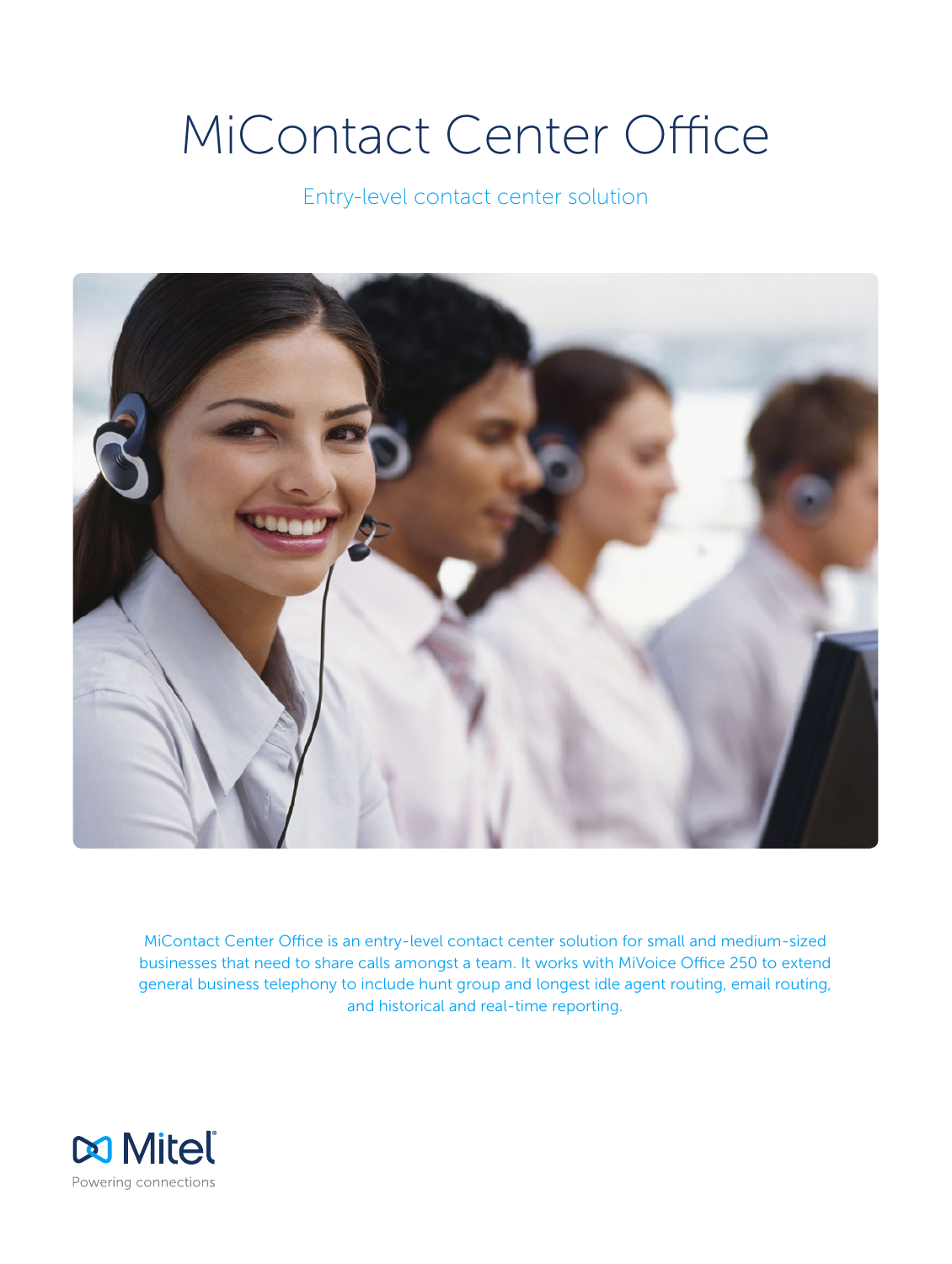MiContact Center Office enables basic contact centers or workgroups to simply and efficiently monitor, manage, and route calls – all toward the goal of delivering superior customer service, and optimizing contact center operations. It provides real-time business intelligence, including call performance and agent activity reporting, as well as productivity tools for agents and supervisors, including screen pop and PIM integration.

# MiContact Center Office consists of the following modules:

#### MICONTACT CENTER OFFICE SERVER

The server connects your computer network to your MiVoice Office 250 Communications Platform. The MiContact Center Office Server monitors all internal and external calls 24/7, providing the data needed for the other MiContact Center Office modules to report call information and display real-time statistics.

## REPORTER PRO

Reporter Pro equips your managers with reporting tools that clearly provide the information they need in order to understand what is happening with the calls your business receives and the agents who handle them. It delivers both a historic and real-time view of what is happening in your contact center. Cradle-to-grave reporting is available on every call, but report templates can be customized to display only the information needed over a specific date range. Historic reports can help you identify data such as call costs, trunk usage, and traffic patterns, while real-time reports display real-time call traffic, including contact information for the customer and agent on the call. Reporter Pro is designed to make the monitoring of agents automatic through Do Not Disturb (DND) reporting and by highlighting exceptions to the norm, rather than requiring a manger to constantly check all agents. An optional Auto Reporter feature provides advanced scheduling and publishing of reports, real-time statistics, and alarms.

#### REALVIEWER

RealViewer brings real-time business performance to the individual user's or team leader's desktop for optimum operational efficiency. Multiple tiles can be built to display selected statistical information globally or across groups and individuals. There are over 200 different statistics to choose from, each of which can be individually filtered.

#### MICONTACT CENTER OFFICE CLIENTS

MiContact Center Office offers two different clients that meet the requirements of different types of users: Connection Assistant and Mitel CallViewer. Both help your agents to deliver superior customer service more efficiently. The clients integrate telephony and desktop systems, allowing employees to control calls right from their computer desktop, and providing screen pops from Personal Information Management databases. CallViewer provides enhanced call control with control features such as the ability to set DND state.

#### INTELLIGENT ROUTER MODULE

Intelligent Router is an optional module that enables you

to create a very flexible set of call routing rules, beyond hunt group and longest idle agent routing. Rules are created with a powerful Graphical User Interface (GUI) and can be applied to both internal and external calls. Examples include:

- *• Historical call routing where calls and emails from identified parties are automatically routed back to the last agent the person was in contact with*
- *• Look Ahead Routing where calls are routed based upon real-time and historical key performance statistics*
- *• Skill Set Routing where calls are routed to the most appropriate agent based on information contained about the caller in the Personal Information Management (PIM) database*

### MEDIA BLENDING MODULE

The Media Blending Module enables you to route email and other media (where suitable gateways are available to convert them to email) to agents in the same manner that voice calls are distributed. Email addresses are mapped to hunt groups and Automatic Call Distribution (ACD) agents, allowing the Media Blending Module to know which ACD agents' email can be routed to. Reporter Pro provides complete historical and real-time reporting on email activity.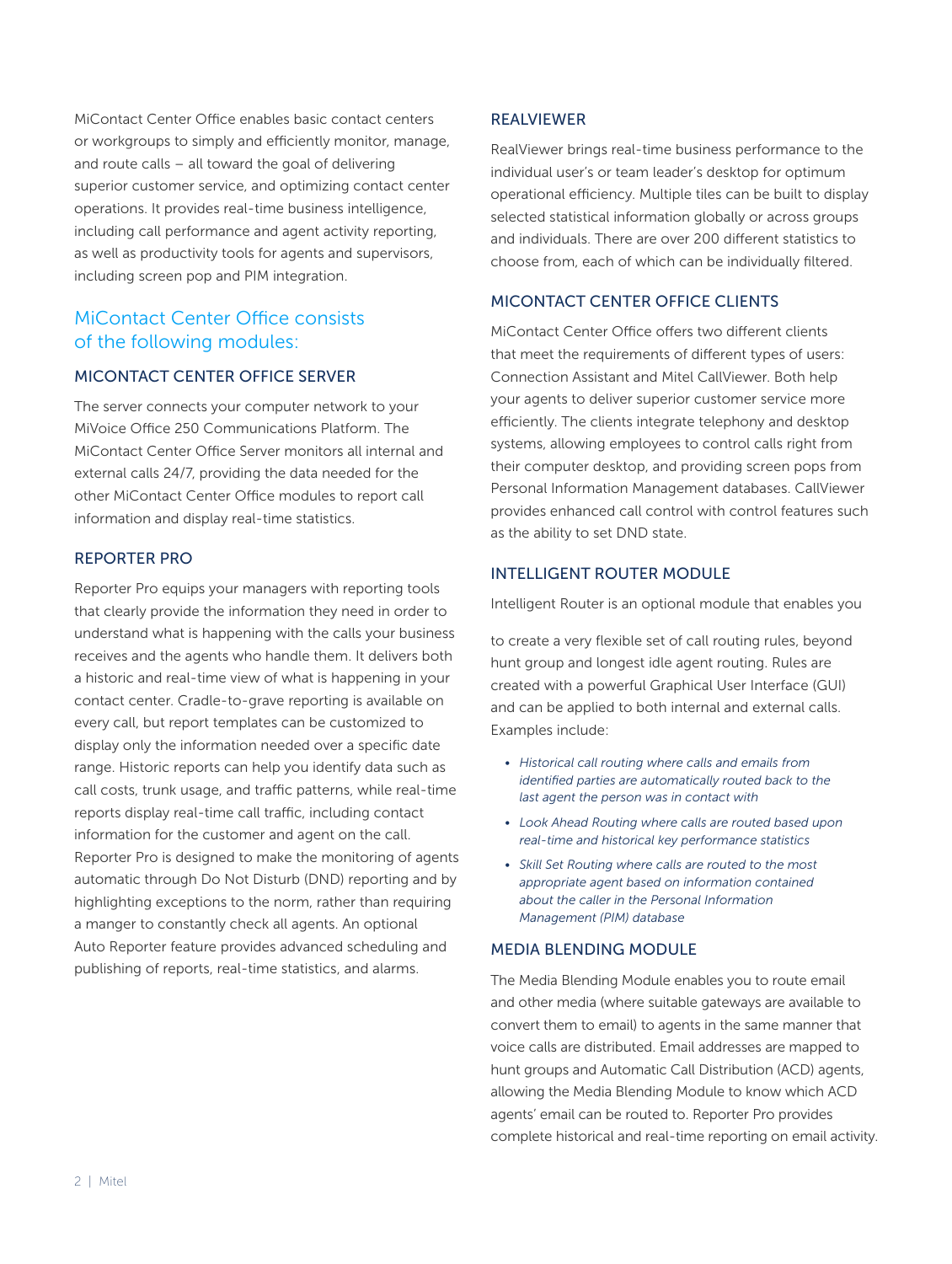| <b>MICONTACT CENTER OFFICE</b><br><b>SERVER, INTELLIGENT ROUTER</b><br><b>AND MEDIA BLENDING</b> | <b>SPECIFICATIONS</b>                                       |
|--------------------------------------------------------------------------------------------------|-------------------------------------------------------------|
| <b>RAM</b>                                                                                       | 4 GB                                                        |
| <b>CPU</b>                                                                                       | Intel microprocessor <sup>2</sup>                           |
| Operating Software                                                                               | Windows 7.0 SP1/8.0/8.1 and Windows Server 2008 SP1/2012 R2 |
| Compatibility with Mitel Platforms<br>and Applications                                           | MiVoice Office 6.x or later                                 |
| <b>VMware Support</b>                                                                            | VSphere 5.5 and VCenter                                     |

| <b>MICONTACT CENTER</b><br><b>OFFICE CLIENTS</b>                       | <b>CONNECTION ASSISTANT</b>                                                            | <b>CALLVIEWER</b> |
|------------------------------------------------------------------------|----------------------------------------------------------------------------------------|-------------------|
| Set DND State                                                          | <b>No</b>                                                                              | Yes               |
| Direct Station Select (DSS)                                            | Yes                                                                                    | Yes               |
| Maximum User Buttons                                                   | 15                                                                                     | 250               |
| Maximum User-Defined Features                                          | 50                                                                                     | 250               |
| Maximum Rules                                                          | 10                                                                                     | 250               |
| Maximum Hot Keys                                                       | 50                                                                                     | Infinite          |
| Maximum DSS Monitors                                                   | 50                                                                                     | 250               |
| Maximum Call Log Items                                                 | 1,000                                                                                  | 5,000             |
| Legacy / Custom Databases and SDK for<br><b>Custom CRM Integration</b> | <b>No</b>                                                                              | Yes               |
| PIM Integrations                                                       | Microsoft® Outlook®, Microsoft Access®,<br>GoldMine®, Maximizer CRM™,<br>ACT!® by Sage |                   |

| <b>MICONTACT CENTER OFFICE</b><br><b>CLIENTS, REPORTER PRO AND</b><br><b>REALVIEWER</b> | <b>REQUIREMENTS</b>                                                                 |
|-----------------------------------------------------------------------------------------|-------------------------------------------------------------------------------------|
| Minimum Hardware Requirements                                                           | Pentium 4, 2 GHz: 1 GB RAM 800 x 600 screen resolution with 256 colors network card |
| <b>Operating System</b>                                                                 | Windows 7.0 SP1/8.0/8.1 and Windows Server 2008 SP1/2012 R2                         |

*1 Sub-entry class servers are not supported.*

*2 AMD microprocessors are not supported.*

*3 Support available for stand-alone MiContact Center only.*